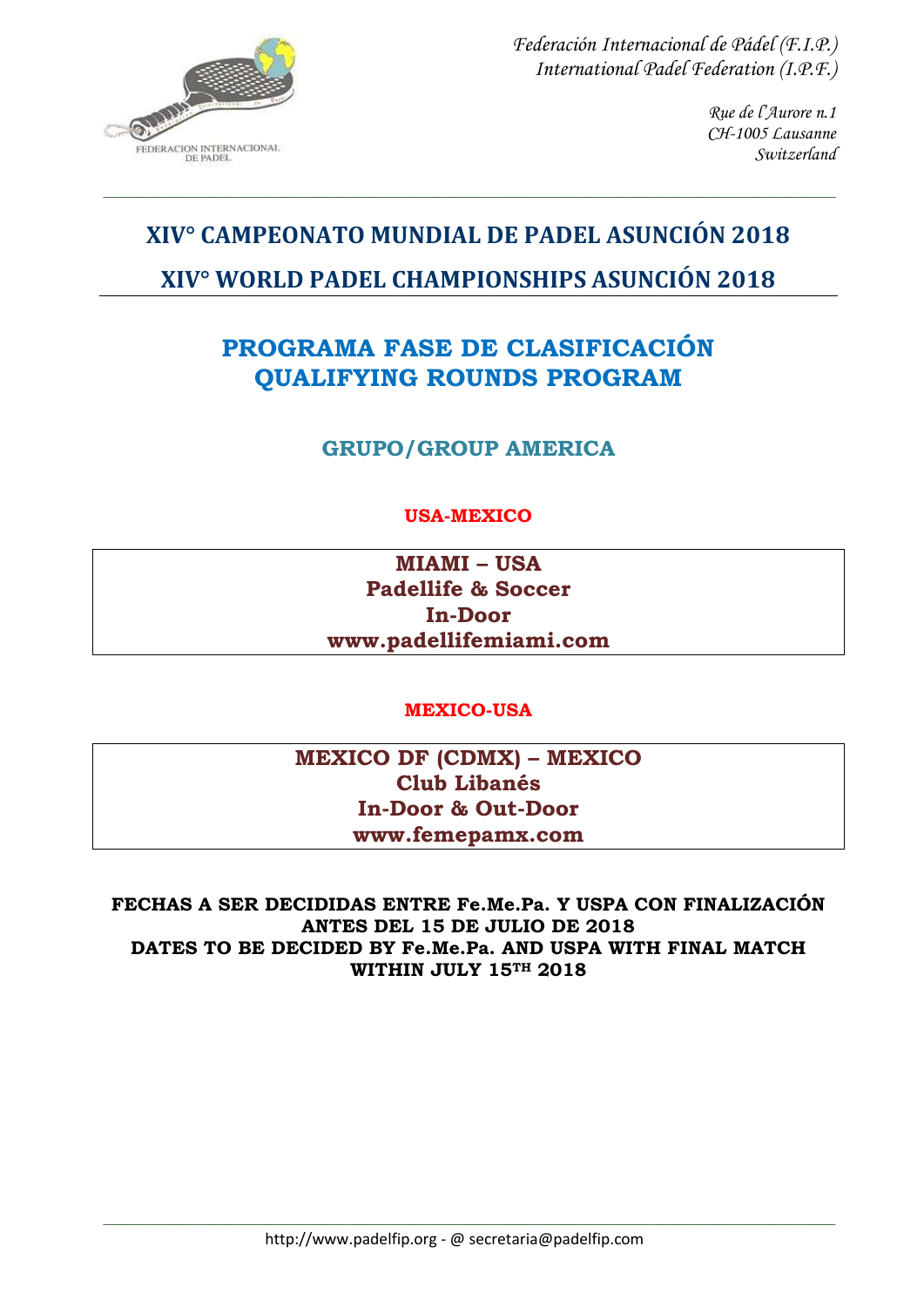

> *Rue de l'Aurore n.1 CH-1005 Lausanne Switzerland*

# **GRUPO/GROUP ASIA+OCEANIA**

*\_\_\_\_\_\_\_\_\_\_\_\_\_\_\_\_\_\_\_\_\_\_\_\_\_\_\_\_\_\_\_\_\_\_\_\_\_\_\_\_\_\_\_\_\_\_\_\_\_\_\_\_\_\_\_\_\_\_\_\_\_\_\_\_\_\_\_\_\_\_\_\_\_\_\_\_\_\_\_\_\_\_\_\_\_\_\_\_\_\_\_\_\_\_\_\_\_\_\_\_\_\_\_\_\_\_\_\_\_\_\_\_\_\_\_\_\_\_*

**MASCULINO/MALE**

## **GOLD COAST – AUSTRALIA KDV Sport (Padel Gold Coast) Out-Door www.kdvsport.com**

#### **8-10 DE JUNIO DE 2018 / 8TH TO 10TH OF JUNE 2018**

| Viernes 8 de Junio / Friday 8th of June   | Entrenamiento / Training               |                                                             |
|-------------------------------------------|----------------------------------------|-------------------------------------------------------------|
| Sábado 9 de Junio / Saturday 9th of June  | $10:00$ hs<br>$11:30$ hs<br>$13:00$ hs | Australia-Iran 1<br>Australia-Iran 2<br>Australia-Iran 3    |
| Sábado 9 de Junio / Saturday 9th of June  | $16:30$ hs<br>$18:00$ hs<br>$19:30$ hs | Iran-Japan 1<br>Iran-Japan 2<br>Iran-Japan 3                |
| Domingo 10 de Junio / Sunday 10th of June | $10:00$ hs<br>$11:30$ hs<br>$13:00$ hs | Australia-Japan 1<br>Australia-Japan 2<br>Australia-Japan 3 |

#### **FEMENINO/FEMALE**

## **CHIBA – JAPAN Chiba Padel Club In-Door & Out-Door**

#### **15-17 DE JUNIO DE 2018 / 15TH TO 17TH OF JUNE 2018**

| Viernes 15 de Junio / Friday 15th of June  |                                               | Entrenamiento / Training                                    |
|--------------------------------------------|-----------------------------------------------|-------------------------------------------------------------|
| Sábado 16 de Junio / Saturday 16th of June | $16:30$ hs<br>18:00 <sub>hs</sub><br>19:30 hs | Australia-Japan 1<br>Australia-Japan 2<br>Australia-Japan 3 |
| Domingo 17 de Junio / Sunday 17th of June  | $10:00$ hs<br>$11:30$ hs<br>$13:00$ hs        | Japan-Australia 4<br>Japan-Australia 5<br>Japan-Australia 6 |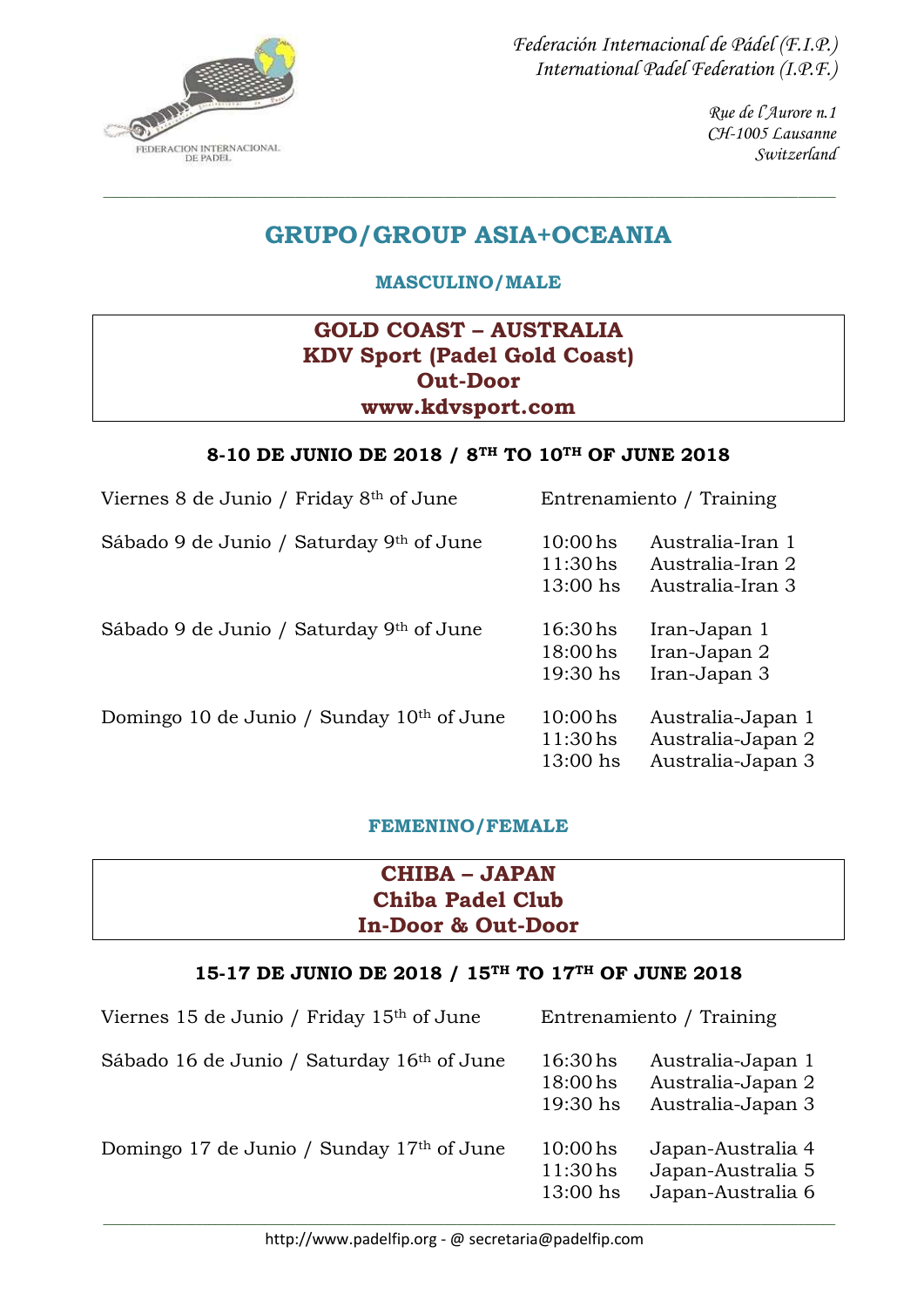

> *Rue de l'Aurore n.1 CH-1005 Lausanne Switzerland*

# **GRUPO/GROUP EA1: EUROPA+AFRICA**

*\_\_\_\_\_\_\_\_\_\_\_\_\_\_\_\_\_\_\_\_\_\_\_\_\_\_\_\_\_\_\_\_\_\_\_\_\_\_\_\_\_\_\_\_\_\_\_\_\_\_\_\_\_\_\_\_\_\_\_\_\_\_\_\_\_\_\_\_\_\_\_\_\_\_\_\_\_\_\_\_\_\_\_\_\_\_\_\_\_\_\_\_\_\_\_\_\_\_\_\_\_\_\_\_\_\_\_\_\_\_\_\_\_\_\_\_\_\_*

## **GHENT – BELGIUM Padel 4U2 Covered & Out-Door www.padel4u2.be**

#### **15-17 DE JUNIO DE 2018 / 15TH TO 17TH OF JUNE 2018**

#### **MASCULINO/MALE**

| Viernes 15 de Junio / Friday 15 <sup>th</sup> of June  |                                        | Entrenamiento / Training                                    |
|--------------------------------------------------------|----------------------------------------|-------------------------------------------------------------|
| Sábado 16 de Junio / Saturday 16th of June             | $10:00$ hs<br>$11:30$ hs<br>$13:00$ hs | Finland-France 1<br>Finland-France 2<br>Finland-France 3    |
| Sábado 16 de Junio / Saturday 16 <sup>th</sup> of June | $16:30$ hs<br>$18:00$ hs<br>$19:30$ hs | Denmark-France 1<br>Denmark-France 2<br>Denmark-France 3    |
| Domingo 17 de Junio / Sunday 17th of June              | $10:00$ hs<br>$11:30$ hs<br>$13:00$ hs | Denmark-Finland 1<br>Denmark-Finland 2<br>Denmark-Finland 3 |

#### **FEMENINO/FEMALE**

| Viernes 15 de Junio / Friday 15th of June              |                                        | Entrenamiento / Training                                    |
|--------------------------------------------------------|----------------------------------------|-------------------------------------------------------------|
| Sábado 16 de Junio / Saturday 16th of June             | $10:00$ hs<br>$11:30$ hs<br>13:00 hs   | Belgium-Denmark 1<br>Belgium-Denmark 2<br>Belgium-Denmark 3 |
| Sábado 16 de Junio / Saturday 16 <sup>th</sup> of June | $16:30$ hs<br>18:00 hs<br>$19:30$ hs   | Denmark-Finland 1<br>Denmark-Finland 2<br>Denmark-Finland 3 |
| Domingo 17 de Junio / Sunday 17th of June              | $10:00$ hs<br>$11:30$ hs<br>$13:00$ hs | Belgium-Finland 1<br>Belgium-Finland 2<br>Belgium-Finland 3 |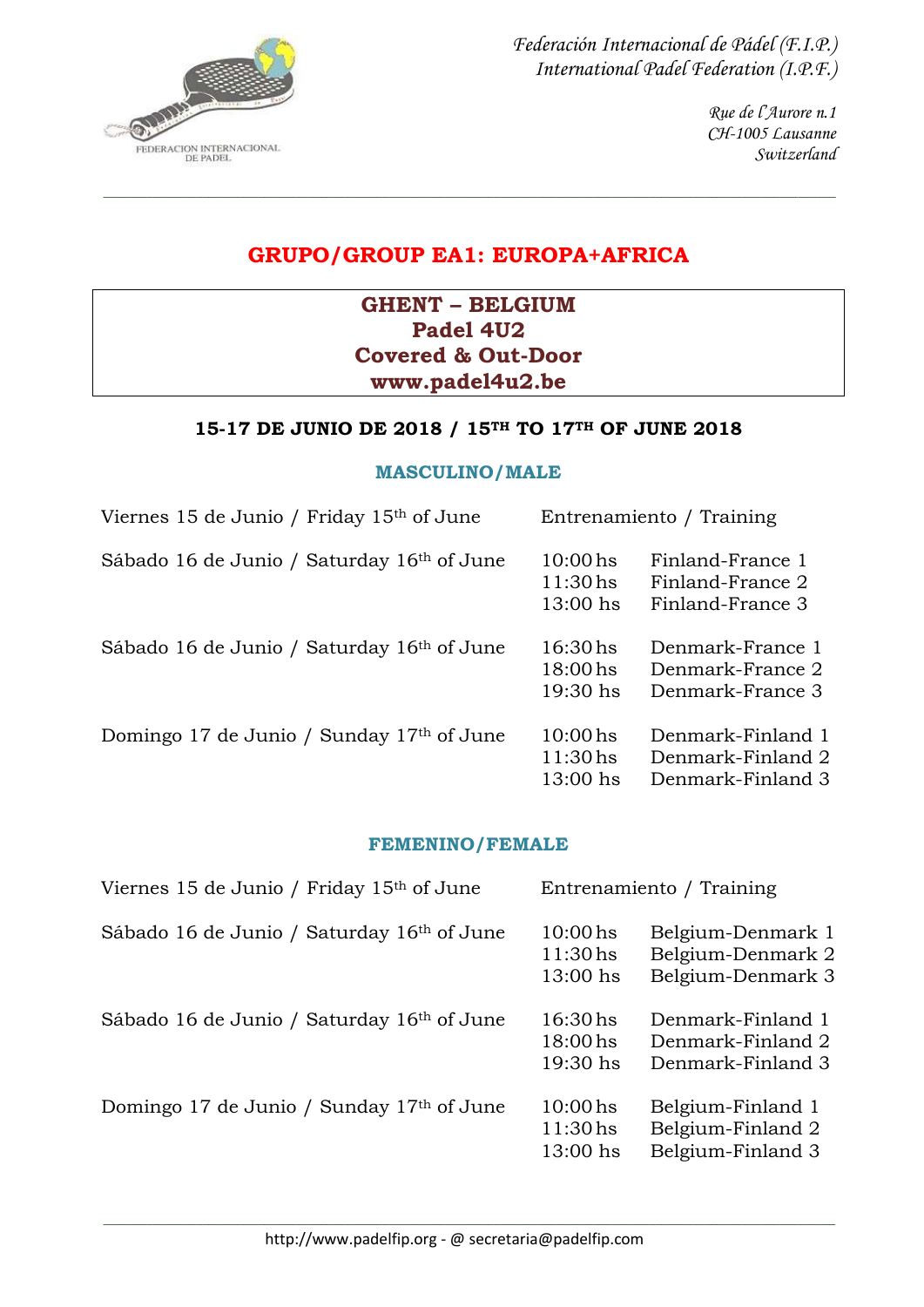

> *Rue de l'Aurore n.1 CH-1005 Lausanne Switzerland*

# **GRUPO/GROUP EA2: EUROPA+AFRICA**

*\_\_\_\_\_\_\_\_\_\_\_\_\_\_\_\_\_\_\_\_\_\_\_\_\_\_\_\_\_\_\_\_\_\_\_\_\_\_\_\_\_\_\_\_\_\_\_\_\_\_\_\_\_\_\_\_\_\_\_\_\_\_\_\_\_\_\_\_\_\_\_\_\_\_\_\_\_\_\_\_\_\_\_\_\_\_\_\_\_\_\_\_\_\_\_\_\_\_\_\_\_\_\_\_\_\_\_\_\_\_\_\_\_\_\_\_\_\_*

## **BENEKOMM – THE NETHERLANDS Tennis & Padelpark Keltenwoud Out-Door https://keltenwould.nl/padellen-bij-keltenwoud/**

#### **6-8 DE JULIO DE 2018 / 6TH TO 8TH OF JULY 2018**

#### **MASCULINO/MALE**

| Viernes 6 de Julio / Friday 6th of July |  |  |  |  |  |
|-----------------------------------------|--|--|--|--|--|
|                                         |  |  |  |  |  |

| Entrenamiento / Training |                   |  |  |
|--------------------------|-------------------|--|--|
| $16:30$ hs               | Germany-Senegal 1 |  |  |
| 18:00 hs                 | Germany-Senegal 2 |  |  |
| 19:30 hs                 | Germany-Senegal 3 |  |  |

| $17:00$ hs          | Nederland-Suisse 1 |
|---------------------|--------------------|
| 18:30 <sub>hs</sub> | Nederland-Suisse 2 |
| $20:00$ hs          | Nederland-Suisse 3 |

Sábado 7 de Julio / Saturday 7<sup>th</sup> of July Entrenamiento / Training

| $15:30$ hs | Germany-Suisse 1 |
|------------|------------------|
| $17:00$ hs | Germany-Suisse 2 |
| $18:30$ hs | Germany-Suisse 3 |

| $16:00$ hs | Denmark-Nederland 1 |
|------------|---------------------|
| $17:30$ hs | Denmark-Nederland 2 |
| $19:00$ hs | Denmark-Nederland 3 |

Domingo 8 de Julio / Sunday 8<sup>th</sup> of July 10:00 hs Germany-Nederland 1 11:30hs Germany-Nederland 2

- 13:00 hs Germany-Nederland 3
- 10:00hs Senegal-Suisse 1 11:30hs Senegal-Suisse 2 13:00 hs Senegal-Suisse 3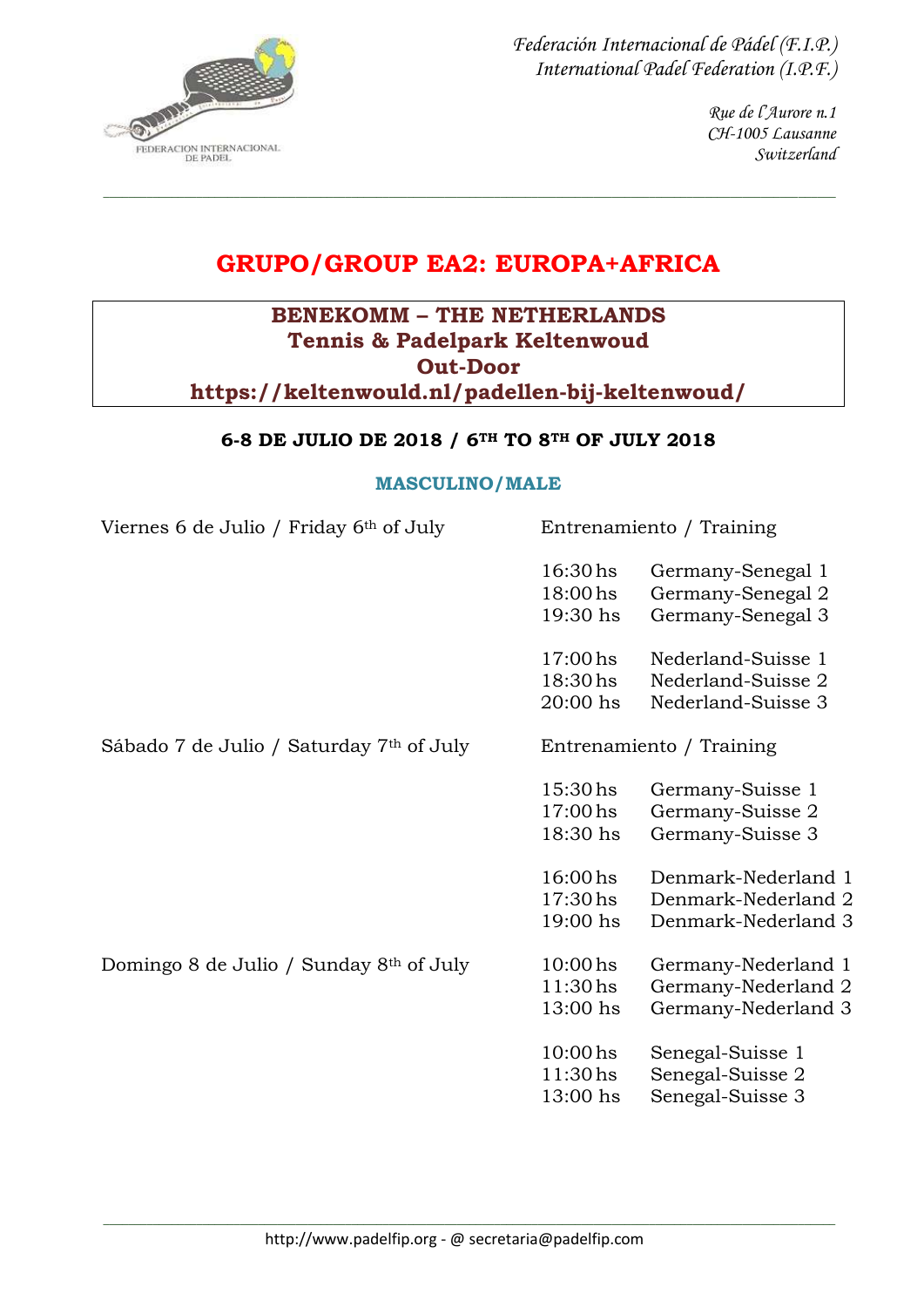

> *Rue de l'Aurore n.1 CH-1005 Lausanne Switzerland*

#### **FEMENINO/FEMALE**

*\_\_\_\_\_\_\_\_\_\_\_\_\_\_\_\_\_\_\_\_\_\_\_\_\_\_\_\_\_\_\_\_\_\_\_\_\_\_\_\_\_\_\_\_\_\_\_\_\_\_\_\_\_\_\_\_\_\_\_\_\_\_\_\_\_\_\_\_\_\_\_\_\_\_\_\_\_\_\_\_\_\_\_\_\_\_\_\_\_\_\_\_\_\_\_\_\_\_\_\_\_\_\_\_\_\_\_\_\_\_\_\_\_\_\_\_\_\_*

| Viernes 6 de Julio / Friday 7 <sup>th</sup> of July |                                        | Entrenamiento / Training                                          |  |  |
|-----------------------------------------------------|----------------------------------------|-------------------------------------------------------------------|--|--|
| Sábado 7 de Julio / Saturday 7th of July            | $10:00$ hs<br>$11:30$ hs<br>$13:00$ hs | Germany-Nederland 1<br>Germany-Nederland 2<br>Germany-Nederland 3 |  |  |
|                                                     | $16:00$ hs<br>$17:30$ hs<br>$19:00$ hs | Nederland-Suisse 1<br>Nederland-Suisse 2<br>Nederland-Suisse 3    |  |  |
| Domingo 8 de Julio / Sunday $8th$ of July           | $10:00$ hs<br>$11:30$ hs<br>13:00 hs   | Germany-Suisse 1<br>Germany-Suisse 2<br>Germany-Suisse 3          |  |  |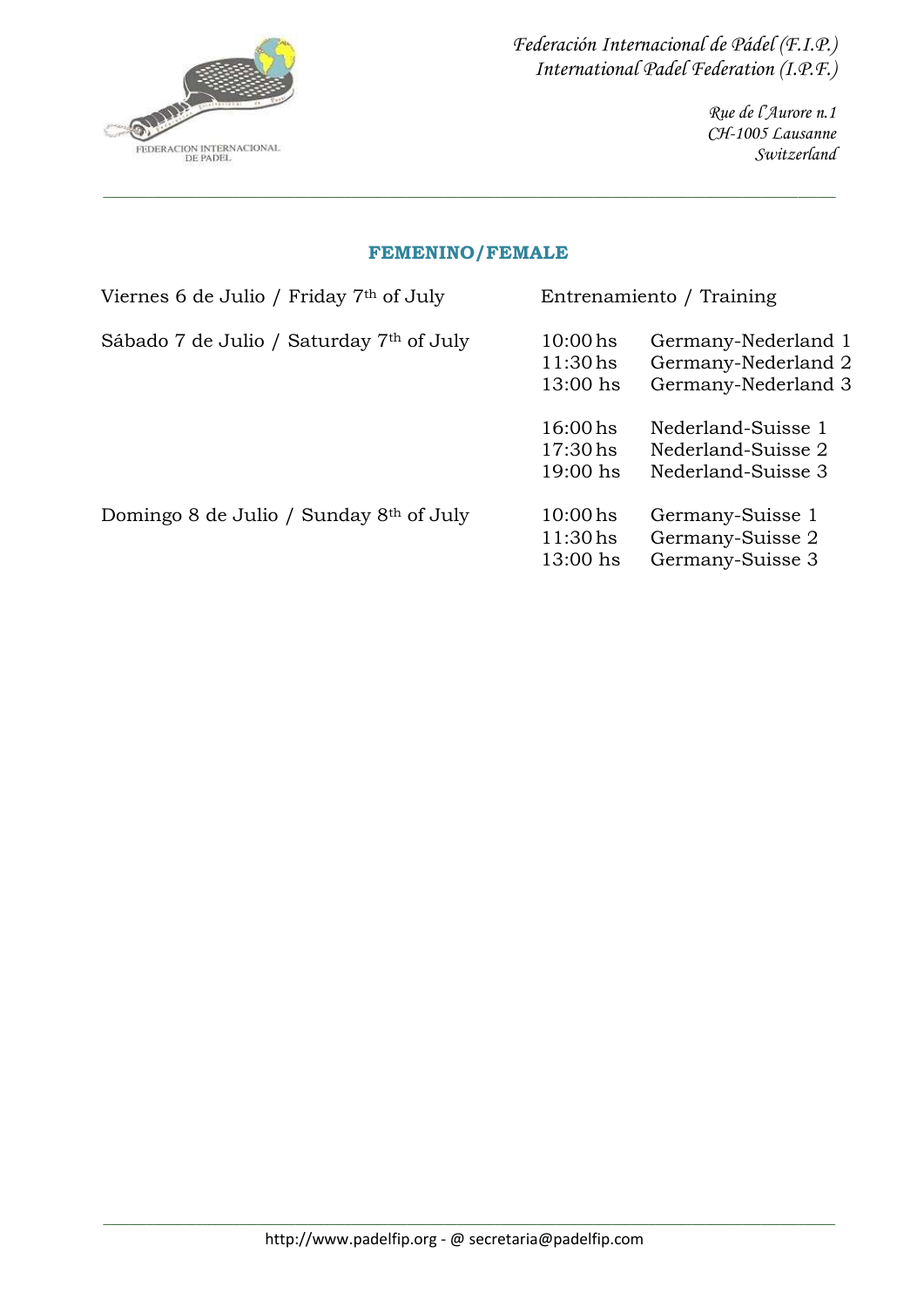$\mathcal{D}$ FEDERACION INTERNACIONAL *Federación Internacional de Pádel (F.I.P.) International Padel Federation (I.P.F.)*

> *Rue de l'Aurore n.1 CH-1005 Lausanne Switzerland*

# **GRUPO/GROUP EA3: EUROPA+AFRICA**

*\_\_\_\_\_\_\_\_\_\_\_\_\_\_\_\_\_\_\_\_\_\_\_\_\_\_\_\_\_\_\_\_\_\_\_\_\_\_\_\_\_\_\_\_\_\_\_\_\_\_\_\_\_\_\_\_\_\_\_\_\_\_\_\_\_\_\_\_\_\_\_\_\_\_\_\_\_\_\_\_\_\_\_\_\_\_\_\_\_\_\_\_\_\_\_\_\_\_\_\_\_\_\_\_\_\_\_\_\_\_\_\_\_\_\_\_\_\_*

## **WARSHAW – POLAND ProPadel Warsaw In-Door www.propadel.pl**

## **13-15 DE JULIO DE 2018 / 13TH TO 15TH OF JULY 2018**

| Viernes 13 de Julio / Friday $13th$ of July            | Entrenamiento / Training                        |                                                                   |  |
|--------------------------------------------------------|-------------------------------------------------|-------------------------------------------------------------------|--|
| Sábado 14 de Julio / Saturday 14 <sup>th</sup> of July | $10:00$ hs<br>$11:30$ hs<br>13:00 hs            | Lithuania-Sweden 1<br>Lithuania-Sweden 2<br>Lithuania-Sweden 3    |  |
|                                                        | $10:15$ hs<br>$11:45$ hs<br>$13:15$ hs          | Austria-Poland 1<br>Austria-Poland 2<br>Austria-Poland 3          |  |
| Sábado 14 de Julio / Saturday 14th of July             | 16:00 <sub>hs</sub><br>$17:30$ hs<br>$19:00$ hs | Austria-Lithuania 1<br>Austria-Lithuania 2<br>Austria-Lithuania 3 |  |
|                                                        | $16:30 \,\mathrm{hs}$<br>$18:00$ hs<br>19:30 hs | Poland-Sweden 1<br>Poland-Sweden 2<br>Poland-Sweden 3             |  |
| Domingo 15 de Julio / Sunday 15th of July              | $10:00$ hs<br>$11:30$ hs<br>$13:00$ hs          | Austria-Sweden 1<br>Austria-Sweden 2<br>Austria-Sweden 3          |  |
|                                                        | $10:15$ hs<br>$11:45$ hs<br>$13:15$ hs          | Lithuania-Polonia 1<br>Lithuania-Polonia 2<br>Lithuania-Polonia 3 |  |